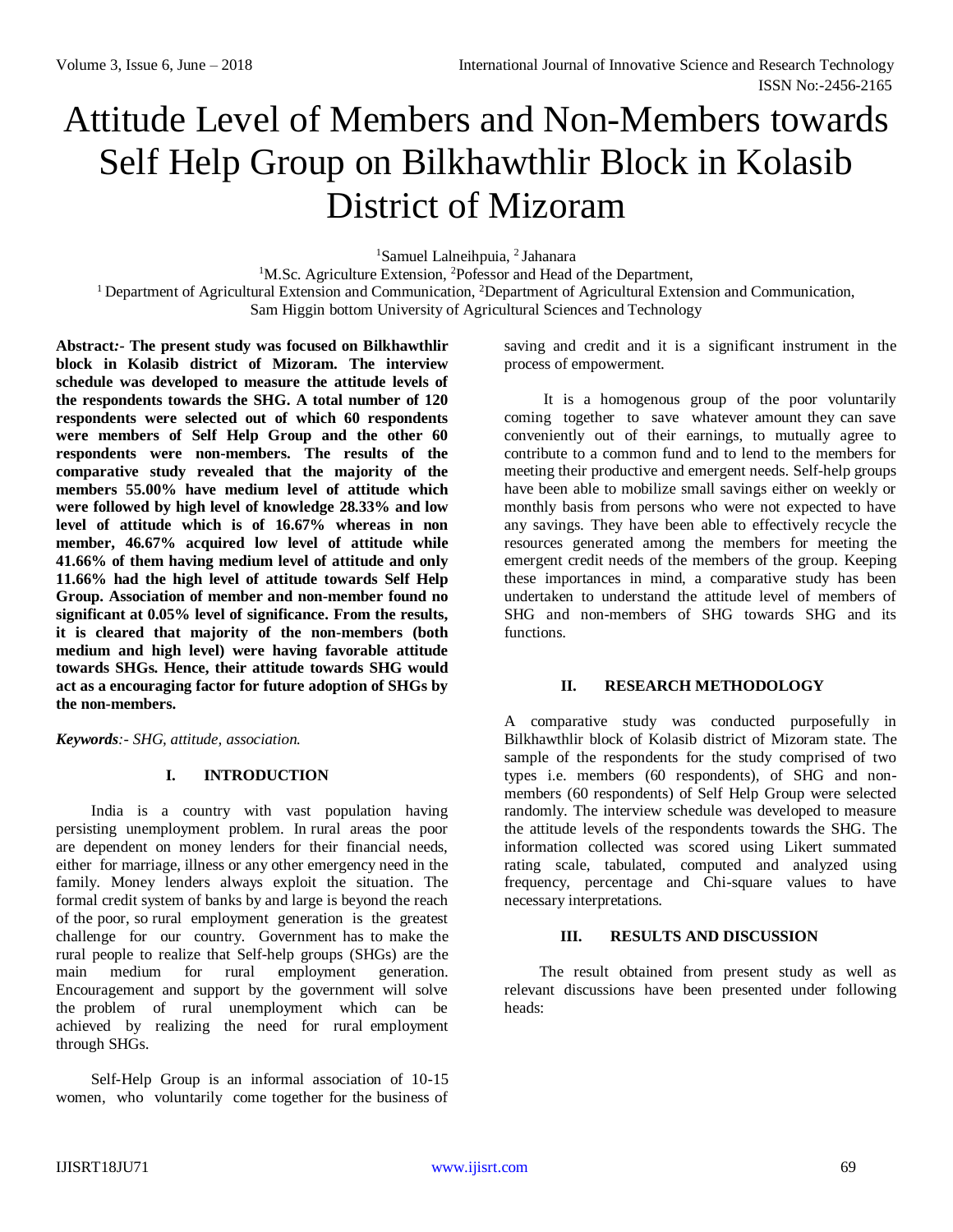| S.No                    | <b>Statements</b>                                                                | Agree |       |             |       | Undecided<br><b>Disagree</b> |       |
|-------------------------|----------------------------------------------------------------------------------|-------|-------|-------------|-------|------------------------------|-------|
|                         |                                                                                  | F     | P     | F           | P     | F                            | Р     |
| 1                       | Formation of SHG is nothing but wastage of<br>time                               | 3     | 5.00  | 6           | 10.00 | 51                           | 85.00 |
| $\mathbf{2}$            | SHGs cater to the needs of women.                                                | 38    | 63.33 | 12          | 20.00 | 10                           | 16.67 |
| $\overline{\mathbf{3}}$ | Members of SHG are to be literate.                                               | 12    | 20.00 | 9           | 15.00 | 39                           | 65.00 |
| $\overline{4}$          | SHGs are capable of providing micro level<br>financial support                   | 43    | 71.67 | 3           | 5.00  | 14                           | 23.33 |
| 5                       | SHGs recognize the need for<br>cultivating good relationship with the customers. | 39    | 65.00 | 1           | 16    | 20                           | 33.33 |
| 6                       | SHGs bring socio economic development among<br>beneficiaries                     | 48    | 80.00 | 10          | 16.67 | 2                            | 3.33  |
| 7                       | Income generation is the only motive of SHG.                                     | 5     | 8.33  | 4           | 6.67  | 51                           | 85.00 |
| $\overline{\mathbf{g}}$ | SHGs s are managed by professionals.                                             | ۰     | 15.00 | 18          | 30.00 | 33                           | 55.00 |
| $\circ$                 | SHGs services are designed in consultation<br>with the beneficiaries.            | 53    | 8833  | 5           | 8.33  | 2.                           | 3.33  |
| 10                      | Membership fees of SHGs should be there.                                         | 21    | 35.00 | 16          | 26.67 | 23                           | 38.33 |
| 11                      | SHGs serve the rural poor and needy.                                             | 53    | 8833  | 3           | 5.00  | 4                            | 6.67  |
| 12                      | SHGs deliver services on the basis of<br>corporate social responsibility.        | 27    | 45.00 | 22          | 36.67 | 11                           | 18.33 |
| 13                      | SHGs conduct field work to assess the needs<br>of the customers                  | 46    | 76.67 | 10          | 16.67 | 4                            | 6.66  |
| 14                      | Short term training should be provided.                                          | 57    | 95.00 | 2           | 3.33  | 1.                           | 1.60  |
| 15.                     | SHG must not be accountable to beneficiaries.                                    | 9     | 15.00 | 3           | 5.00  | 48                           | 80.00 |
| 16.                     | Beneficiaries should has a choice to apply for<br>different SHGs                 | R     | 13.33 | 12          | 20.00 | 40                           | 66.67 |
| 17.                     | Training should be given to the beneficiaries.                                   | 54    | 90.00 | 3           | 5.00  | 3                            | 5.00  |
| 18.                     | Activities of SHG should be discontinued.                                        | 1     | 1.67  | $\mathbf 0$ | 0     | 59                           | 9833  |
| 19                      | SHG should not give help in cash.                                                | 1     | 1.67  | 0           | o     | 59                           | 98.33 |
| 20.                     | Marketing of product good should be at nearest<br>place.                         | 58    | 96.67 | 1           | 1.67  | 1                            | 1.66  |

Table 1. Distribution of members based on their knowledge towards Self Help Group

From the above table it is cleared that about 98.33% disagreed that Activities of SHG should be discontinued which is totally a negative statement and again 98.33% disagreed to the negative statement that SHG should not give

help in cash. While majority of the members 96.33% agreed that marketing of product good should be at nearest place and also 95% agreed the positive statement that short term training should be provided

| S. No                   |                                                                                  | Agree          |          | <b>Undecided</b> |          | <b>Disagree</b> |       |
|-------------------------|----------------------------------------------------------------------------------|----------------|----------|------------------|----------|-----------------|-------|
|                         | <b>Statements</b>                                                                | F              | Р        | F                | Р        | F               | Р     |
| $\overline{1}$          | Formation of SHG is nothing but wastage of<br>time                               | 59             | 98.33    | $\Omega$         | $\Omega$ | 1               | 1.67  |
| $\overline{2}$          | SHGs cater to the needs of women.                                                | 19             | 31.67    | 8                | 13.33    | 33              | 55.00 |
| $\overline{\mathbf{3}}$ | Members of SHG are to be literate.                                               | 34             | 56.67    | 16               | 26.67    | 10              | 16.66 |
| $\overline{4}$          | SHGs are capable of providing micro level<br>financial support                   | 20             | 33.33    | 4                | 6.67     | 36              | 60.00 |
| 5                       | SHGs recognize the need for<br>cultivating good relationship with the customers. | 10             | 16.67    | 35               | 58.33    | 15              | 25.00 |
| $\overline{6}$          | SHGs bring socio economic development among<br>heneficiaries                     | $\overline{9}$ | 15.00    | 26               | 43.33    | 25              | 41.67 |
| 7                       | Income generation is the only motive of SHG.                                     | 35             | 5833     | 5                | 8.33     | 20              | 33.34 |
| $\overline{\mathbf{g}}$ | SHGs s are managed by professionals.                                             | 41             | 68.33    | 10               | 16.67    | ۰               | 15.00 |
| $\circ$                 | SHGs services are designed in consultation<br>with the beneficiaries.            | 14             | 23.33    | 15               | 25.00    | 31              | 51.67 |
| 10                      | Membership fees of SHGs should be there.                                         | $\Omega$       | $\Omega$ | 3                | 5.00     | 57              | 95.00 |
| 11                      | SHGs serve the rural poor and needy.                                             | 4              | 6.67     | 20               | 33.33    | 36              | 60.00 |
| 12                      | SHGs deliver services on the basis of<br>corporate social responsibility.        | 14             | 23.33    | 14               | 23.33    | 32              | 53.34 |
| 13                      | SHGs conduct field work to assess the needs<br>of the customers                  | 3              | 5.00     | 20               | 33.33    | 37              | 61.67 |
| 14                      | Short term training should be provided.                                          | 31             | 51.67    | 11               | 18.33    | 18              | 30.00 |
| 15.                     | SHG must not be accountable to beneficiaries.                                    | 29             | 48.33    | 24               | 40.00    | 7               | 11.67 |
| 16.                     | Beneficiaries should has a choice to apply for<br>different SHGs.                | 13             | 21.67    | 25               | 41.67    | 22              | 36.66 |
| 17.                     | Training should be given to the beneficiaries.                                   | 19             | 31.67    | 20               | 33.33    | 21              | 35.00 |
| 18.                     | Activities of SHG should be discontinued.                                        | 15             | 25       | 18               | 30.00    | 27              | 45.00 |
| 19                      | SHG should not give help in cash.                                                | 7              | 11.67    | 12               | 20.00    | 41              | 68.33 |
| 20.                     | Marketing of product good should be at nearest<br>place.                         | 21             | 35.00    | 24               | 40.00    | 15              | 25.00 |

Table 2. Distribution of non-members based on their knowledge towards Self Help Group